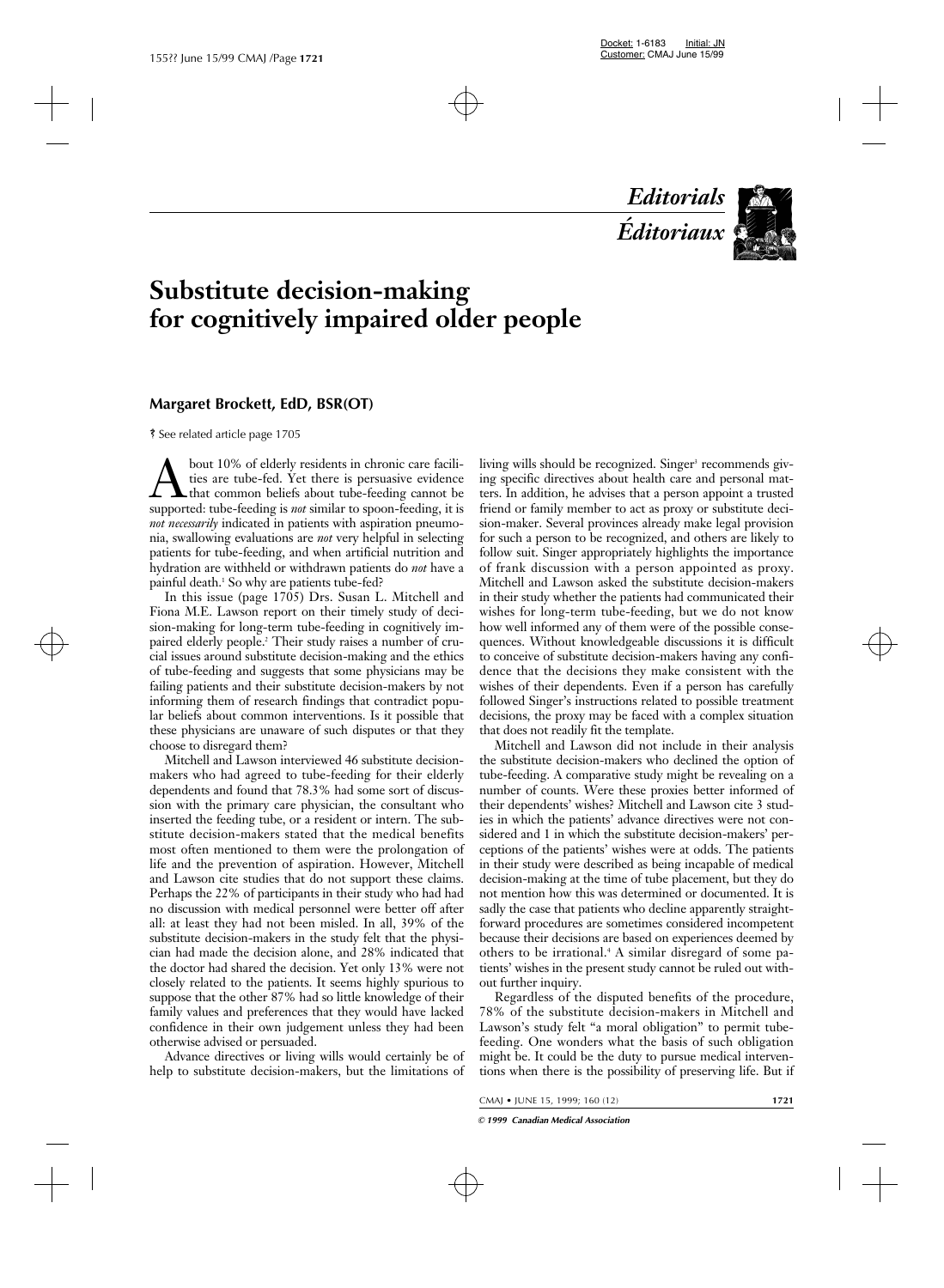

there is no evidence that tube-feeding prolongs life, then moral obligation may be misplaced and skewed. It seems more appropriate to question the efficacy of earlier decisions and interventions that have led to the need for an alternative to oral feeding. Could there be a moral duty to desist from intervening in what would otherwise be an endof-life event if the quality of that life, including the ability to enjoy food, is going to be in question?

Dying, which used to be familiar and routine and a relatively simple and public ritual, has become, for the most part in contemporary Western society, something that few people, even physicians, encounter in their early years. Death has become something unusual and unexpected, a process that is increasingly complex and so private that it is not to be talked about except in hushed tones. It is a part of life that has largely been removed from the family home to the institution, where it takes place out of sight. It has become an event that is almost indecent.<sup>5</sup> Callahan<sup>6</sup> suggested that this state of affairs arose because we were seduced into thinking that technology has the power to eliminate death altogether. In Mitchell and Lawson's study the question of tube-feeding arose in most cases after an acute neurologic episode. They do not mention whether the substitute decision-makers had talked about death and dying and its meaning or desirability for their dependents. Even the participants committed to prolonging life at all costs might have had second thoughts had they been adequately informed about the potential outcomes of the proposed intervention at the onset of the acute episode. For example, swallowing problems are common in survivors of stroke, and tube-feeding may be recommended for a patient who is not receiving adequate nutrition because of such a problem. Substitute decision-makers may not be aware that the options for the continuing care of tube-fed patients are quite restricted. Only chronic care hospitals will provide complex continuing care.7 For example, an elderly parent who has been happily settled in a retirement home but becomes dependent on tube-feeding will not be able to return to that environment. Mitchell and Lawson refer to, but do not elaborate on, the considerable expense to the health care system associated with tube-feeding. Clearly one expense must be the blocking of acute care beds by tube-fed patients waiting for suitable placements in chronic care facilities.

The authors do not mention whether tube-feeding was ever stopped once the patient's medical status had stabilized or whether that was ever discussed as an option. Yet the neuromuscular biomechanical swallowing problems that these patients experienced are not so different from those of residents in other long-term-care facilities and nursing homes, where the presenting problems are frequently associated with dementia, as indicated in the United States, where tube-feeding of this population is common. $8-10$  In one Canadian study 87% of residents in a nursing home exhibited mealtime difficulties associated with a decline in physical, mental and behavioural status.<sup>11</sup> Widely accepted alternative interventions to tube-feeding involved meal texture modification, compensatory postures, food administration techniques and direct

therapeutic procedures. The residents who required the highest level of feeding assistance actually consumed the greatest amount of food. Perhaps tube-feeding is not the only way of ensuring that cognitively impaired people with swallowing problems will get adequate nutrition; however, patients require careful assessment, and there must be adequate staff and procedures in place to meet their special needs. In Mitchell and Lawson's study most of the substitute decision-makers questioned the improvement in the patient's quality of life that resulted from tube-feeding. It is perhaps a moot point to suggest that the personal contact and time involved in being fed by a concerned person is preferable to having formula fed through a tube. This could be a case of technology and expediency taking the place of caring human contact.

Mitchell and Lawson suggest that when substitute decision-makers have not had adequate direction from their dependents, decisions should be based on the patient's best interests, by weighing the possible medical outcomes against perceived values and preferences. Quality of life and functional status were considered most relevant. Quality of life is a very subjective judgement. Unfortunately, Mitchell and Lawson did not explore with the 54% of participants who stated that they would not wish to be tubefed themselves what their reasons might be or whether their opinions had changed in the light of their experience. Perhaps one way of ascertaining the effects of tube-feeding on quality of life would be to survey younger, cognitively intact patients who have chosen tube-feeding but have been able to return home with support from family and home care services.

Who should educate the public on the crucial issues involved in substitute decision-making, and when should this take place? It appears that in Mitchell and Lawson's study most of the information was given and the decisions were made in the acute care setting, with the attendant atmosphere and pressures to reach decisions quickly. Rational decisions will frequently be overridden in such emotionally charged circumstances. Our technologically based and democratic society continues to advance our rights to long and healthy lives. The corollary is the need for an informed public that appreciates the responsibility that we each have to ourselves and to one another. Physicians certainly need to be informed adequately if they are to be worthy of the trust put in them by patients and proxies, but they cannot be all things to all people. In the matter of tube-feeding, there are other members of the health care team, such as speech–language pathologists, occupational therapists, dietitians and social workers, who may be better equipped to discuss the implications and potential outcomes with a substitute decision-maker. As a matter of health promotion, there is an opportunity for ethicists to question current practices and to assist members of the public in their critical review of common interventions before a situation arises. As responsible citizens, we must ensure that the parameters of our best interests are well understood and appropriately constrained by those we appoint to make decisions for us.